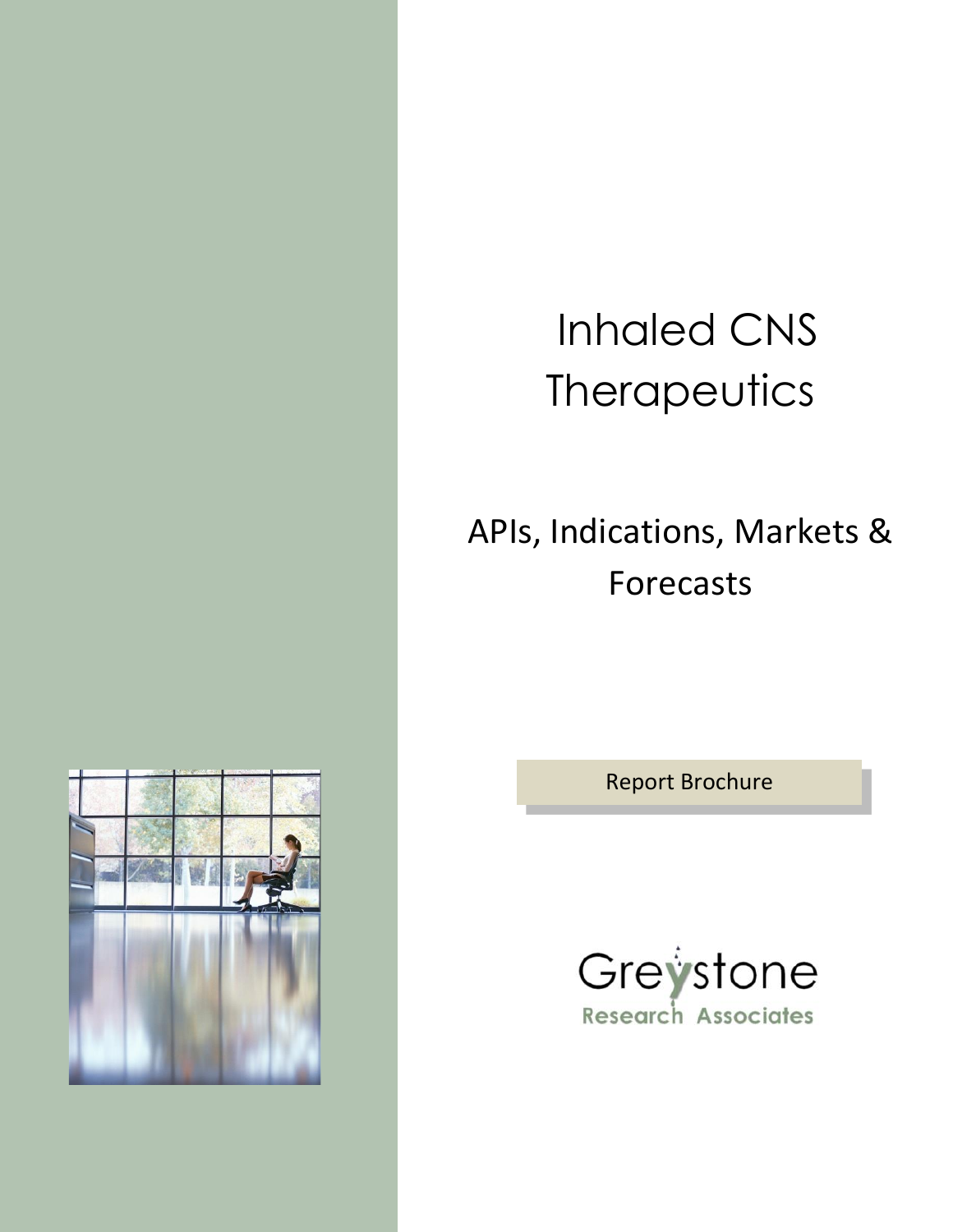Greystone Research Associates is pleased to announce the publication of a new market study. **Inhaled CNS Therapeutics: APIs, Indications, Markets and Forecasts** is a comprehensive evaluation and analysis of the technology, products and participants providing the driving force behind this growing segment of the drug delivery sector. The report has been designed and developed to provide pharmaceutical company decision makers, drug developers and formulators, drug device designers, and industry strategists with a detailed understanding of the expanding impact of inhaled CNS therapies on pharmaceutical strategies and healthcare treatment protocols. Provider organization business managers, healthcare administrators and investors will also benefit from this publication.

#### **Quick Onset and Ease of Use Driving Inhaled CNS Therapeutics**

Delivering drugs to the central nervous system presents unique challenges. But drug developers and researchers have discovered that delivering CNS therapeutic drugs via inhalation mitigates several of these issues. The accessibility and vascular structure of the nose make it an attractive route for delivering both small molecule drugs and biologics across the blood-brain barrier to the CNS. Pulmonary delivery to the deep lung can have favorable pharmacokinetics. And inhaled delivery offers the potential for faster onset of action and less frequent dosing relative to oral drugs. These potential advantages have spurred activity in inhaled CNS therapeutics for a range of disorders. As aging population demographics and managed care initiatives drive growth in home health care and selfadministration of drug therapies, inhaled medicine is increasingly being viewed as patient-friendly and cost-effective. Our analysis indicated that inhaled CNS administration is well positioned to take advantage of these trends and evolve into a significant factor in the future of pharmaceutical development and commercialization of CNS therapeutic drugs.

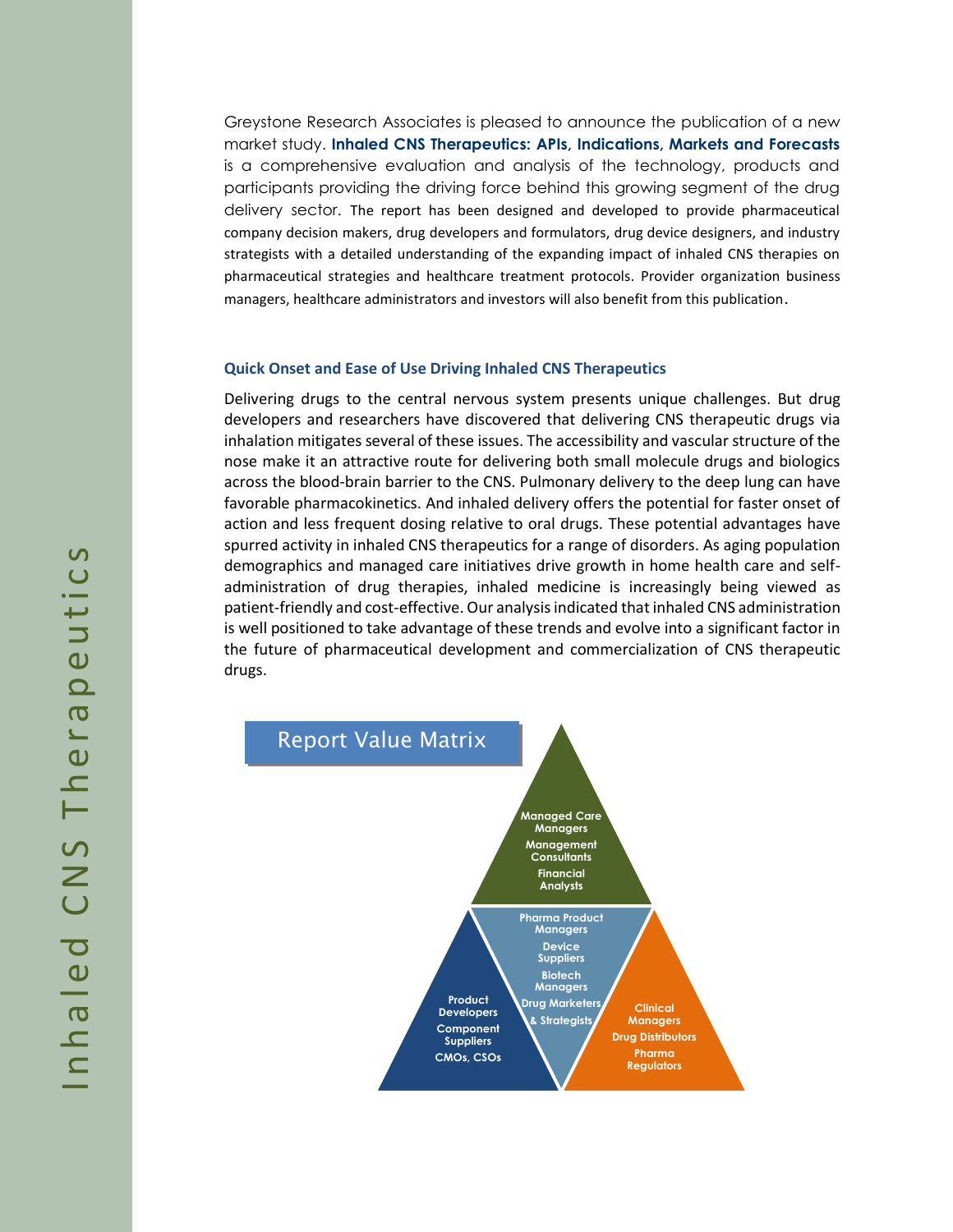Drug Delivery Market Dynamics The Trend toward Self -Administration CNS Therapeutic Market Dynamics Growth in Home Healthcare Market Drivers Inhaled Drug Development Factors Absorption Bioavailability Device Design Parameters Nasal Delivery Pharmacokinetics Nasal Device Characteristics Pulmonary Delivery Pharmacokinetics Pulmonary Device Characteristics Inhaled CNS Drugs: FDA -Approve Products Inhaled Drugs for Depression Inhaled Drugs for Pituitary Hormones Inhaled Drugs for Migraine Inhaled Drugs for Pain Management Inhaled Drugs for Parkinson's Disease Inhaled Drugs for Schizophrenia Inhaled Drugs for Seizures Development -Stage Drugs Inhaled Drugs in Development for Depression Inhaled Drugs in Development for Epileptic Seizures Inhaled Drugs in Development for Migraine Inhaled Drugs in Development for Stroke Inhaled CNS Market Segment Analysis Alzheimer's and Dementia Depression Insomnia Migraine Pain Management Parkinson's Disease Schizophrenia Seizures Market Factors FDA Regulations Clinical Trials Drug -Device Collaborations Rx -to -OTC Switching Impact of Generics

**Company Profiles**

 $\overline{S}$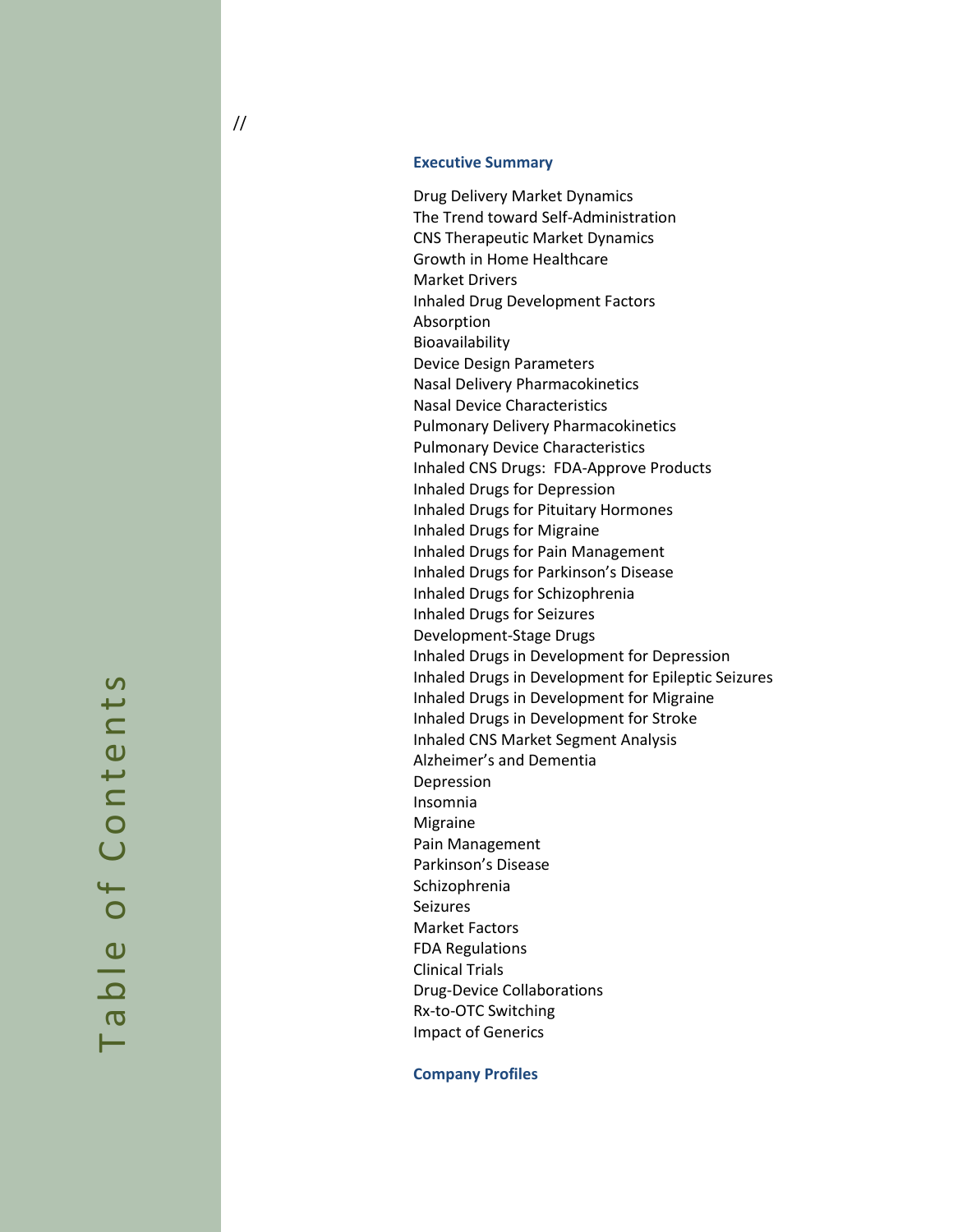#### What You Will Learn

- Analyzes and evaluates systemic inhaled drug therapeutics for CNS disorders and diseases and assesses the market potential for existing and probable future products
- Evaluates drug technologies and market development issues
- Provides detailed assessments of CNS therapeutic market segments, market demographics, and business strategies
- Charts product sales data, market share, and forecasts to 2012
- Profiles sector companies, their product development activities, business strategies, and corporate alliances and affiliations
- Assesses the importance of alliances and partnerships on future CNS therapeutic products
- Evaluates the impact of economic, technology, and regulatory factors on Inhaled CNS Therapeutics

#### Report Format and Availability

This report is available electronic format. A site license for a single physical location and a corporate license are also available. Custom licensing options to address specific company user requirements are available by calling client services at 603-440-5710, or by emailing clientservices@greystoneassociates.org.

#### Methodology

Research methodology is based on primary research in the form of in-depth interviews with key market participants, technology developers, distributors, industry experts, and market influencers, a list that includes regulatory officials, industry trade groups, and materials standards organizations.

Primary data is evaluated and normalized against secondary sources including trade journal articles, technical literature, industry publications, company data sheets and published information, and statistical data from government agencies and trade associations.

Forecasts and projections of market demand and future market activity are derived using standard modeling and statistical techniques.

#### About Greystone Associates

Greystone Associates is a medical technology consulting firm focused on the areas of medical market strategy, product commercialization, venture development, and market research. We assist medical and healthcare market participants in achieving their business objectives through the creation of detailed development strategies, product commercialization programs, and comprehensive market and technology research and analysis.

Our market research publications are designed, researched and written to provide timely and insightful information and data on focused market segments, with the aim of providing market participants with the essential knowledge to refine and execute their marketing plans and financial targets.